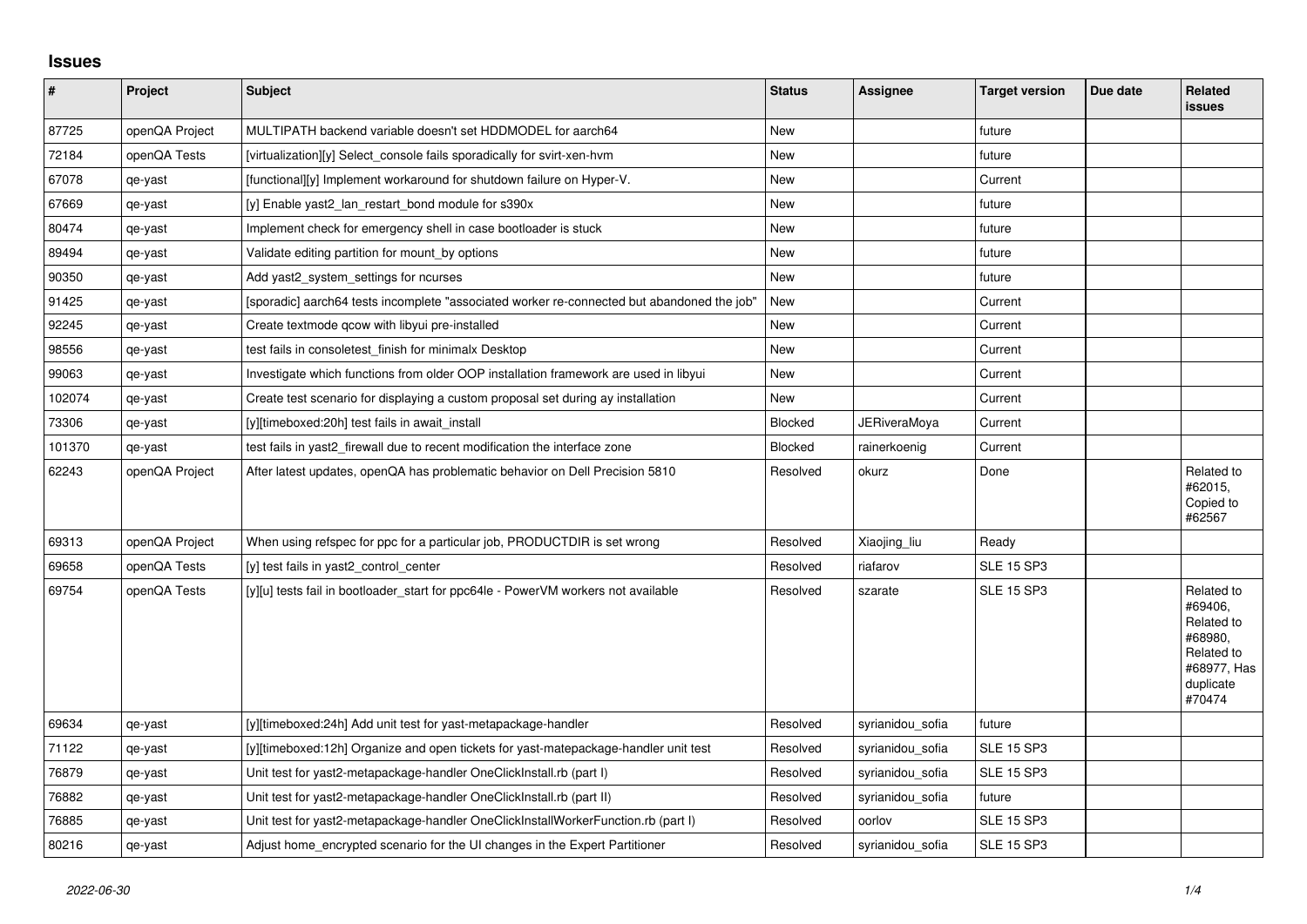| $\vert$ # | Project        | Subject                                                                                                     | <b>Status</b> | Assignee            | <b>Target version</b> | Due date   | Related<br><b>issues</b>   |
|-----------|----------------|-------------------------------------------------------------------------------------------------------------|---------------|---------------------|-----------------------|------------|----------------------------|
| 81310     | qe-yast        | [sporadic][timeboxed:10h] test fails in mediacheck on svirt uefi                                            | Resolved      | oorlov              | future                |            |                            |
| 90851     | qe-yast        | SLE 15 SP3 Release Candidate 2 exploratory testing                                                          | Resolved      | syrianidou_sofia    |                       |            |                            |
| 91830     | qe-yast        | Investigate if a change of DH version for TLS negotiation can fix 'remote_controller' module                | Resolved      | oorlov              | <b>SLE 15 SP3</b>     |            |                            |
| 64204     | openQA Tests   | [functional][y] test fails in yast2_lan_restart                                                             | Resolved      | syrianidou_sofia    |                       | 2020-03-10 |                            |
| 63814     | openQA Tests   | [functional][y][virtualization][hyperv][timeboxed:12h] msdos test for hyperv, fails in<br>validate_fs_table | Resolved      | syrianidou_sofia    | Milestone 32          | 2020-04-07 |                            |
| 64325     | openQA Tests   | [functional][y] Add check in autoyast installation test with wrong autoyast profile path                    | Resolved      | syrianidou_sofia    |                       | 2020-05-05 |                            |
| 64466     | openQA Tests   | [functional][y][hyper-v][timeboxed:16h] test fails in shutdown                                              | Resolved      | syrianidou_sofia    | Milestone 35+         | 2020-05-19 |                            |
| 64688     | openQA Tests   | [functional][y] Travis check detect_unused_modules is taking 4 minutes to be completed.                     | Resolved      | riafarov            | future                | 2020-06-02 |                            |
| 67117     | openQA Tests   | [functional][y]test fails in yast2_proxy and yast2_dns_server                                               | Resolved      | riafarov            | <b>SLE 15 SP2</b>     | 2020-06-16 |                            |
| 67120     | openQA Tests   | [functional][y]test fails in zypper_ref while trying to use root-virtio-console.                            | Resolved      | dzedro              |                       | 2020-06-16 | Related to<br>#67174       |
| 67537     | openQA Project | [tools] Not possible to change hostname on Xen tests.                                                       | Resolved      | okurz               |                       | 2020-06-20 |                            |
| 67822     | openQA Project | [tools] When using refspec for svirt-xen-hvm, openQA-SUT-2 fails                                            | Resolved      | okurz               |                       | 2020-06-23 |                            |
| 67534     | openQA Tests   | [functional][y] Change yast2_lan hostname validation                                                        | Resolved      | ybonatakis          | <b>SLE 15 SP2</b>     | 2020-06-30 |                            |
| 67126     | qe-yast        | [functional][y] Add validation module for nis mm tests                                                      | Resolved      | syrianidou_sofia    | SLE 15 SP2            | 2020-06-30 |                            |
| 67732     | openQA Tests   | [functional][y] Add yast2_lang module for other than 64bit machines                                         | Resolved      | oorlov              | <b>SLE 15 SP3</b>     | 2020-07-14 |                            |
| 67903     | openQA Tests   | [y][functional] Set partial sync for Debug and Source repositories                                          | Resolved      | <b>JERiveraMoya</b> | <b>SLE 15 SP3</b>     | 2020-07-14 |                            |
| 69751     | openQA Tests   | [y] Module validate_encrypt fails on s390x-kvm-sle12                                                        | Resolved      | riafarov            | SLE 15 SP3            | 2020-09-08 | Has<br>duplicate<br>#69991 |
| 71641     | openQA Tests   | [y] test fails in sshd for ppc64le-hmc-4disk                                                                | Resolved      | riafarov            | <b>SLE 15 SP3</b>     | 2020-10-06 |                            |
| 71653     | openQA Tests   | [y][timeboxed:20h] Investigate sporadic failure in prepare_test_data                                        | Resolved      | syrianidou_sofia    | <b>SLE 15 SP3</b>     | 2020-10-06 |                            |
| 69655     | qe-yast        | [y][timeboxed:12h] Modify check in autoyast installation test                                               | Resolved      | ybonatakis          | <b>SLE 15 SP3</b>     | 2020-10-06 |                            |
| 71116     | qe-yast        | [y] Add OpenQA test for OneClickInstall                                                                     | Closed        | <b>JERiveraMoya</b> | <b>SLE 15 SP3</b>     |            |                            |
| 73363     | qe-yast        | sporadic failure for btrfs_libstorage-ng@64bit-ipmi                                                         | Closed        | riafarov            | <b>SLE 15 SP3</b>     |            |                            |
| 73471     | qe-yast        | Enable yast2_firstboot in textmode                                                                          | Closed        | JRivrain            | <b>SLE 15 SP3</b>     |            |                            |
| 73474     | qe-yast        | Add more modules to yast2_firstboot                                                                         | Closed        | JRivrain            | <b>SLE 15 SP3</b>     |            |                            |
| 73477     | qe-yast        | Modify firstboot configuration for yast2_firstboot_custom                                                   | Closed        | JRivrain            | SLE 15 SP3            |            |                            |
| 73642     | qe-yast        | Modify allmodules+allpatterns+registration test suite                                                       | Closed        | riafarov            | <b>SLE 15 SP3</b>     |            | Related to<br>#73645       |
| 75424     | qe-yast        | [sporadic] test fails in force_scheduled_tasks                                                              | Closed        | <b>JERiveraMoya</b> | <b>SLE 15 SP3</b>     |            |                            |
| 76888     | qe-yast        | Unit test for yast2-metapackage-handler OneClickInstallWorkerFunction.rb (part II)                          | Closed        | syrianidou_sofia    | SLE 15 SP3            |            |                            |
| 80204     | qe-yast        | Adjust Ivm+resize root scenario for the UI changes in the Expert Partitioner                                | Closed        | riafarov            | <b>SLE 15 SP3</b>     |            |                            |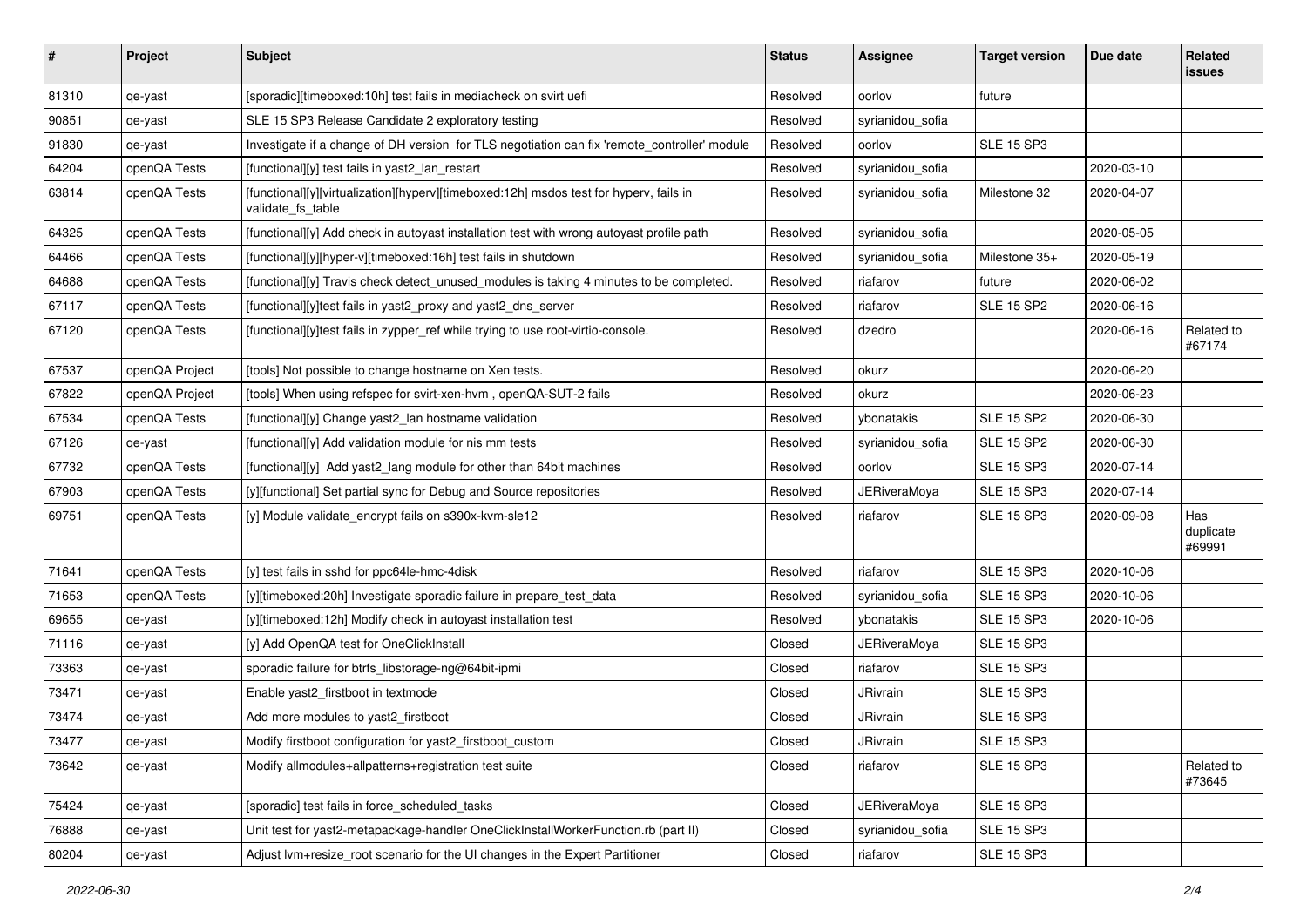| $\#$   | Project                  | <b>Subject</b>                                                                                          | <b>Status</b> | Assignee            | <b>Target version</b> | Due date   | <b>Related</b><br><b>issues</b>               |
|--------|--------------------------|---------------------------------------------------------------------------------------------------------|---------------|---------------------|-----------------------|------------|-----------------------------------------------|
| 80206  | qe-yast                  | Adjust msdos scenario for the UI changes in the Expert Partitioner                                      | Closed        | <b>JRivrain</b>     | <b>SLE 15 SP3</b>     |            |                                               |
| 80272  | qe-yast                  | Adapt yast2_expert_partitioner (before: yast2_storage_ng) in ppc64le to use libyui                      | Closed        | JERiveraMoya        | <b>SLE 15 SP3</b>     |            | Blocked by<br>#80840                          |
| 80276  | qe-yast                  | [sporadic][timeboxed:12h] autoyast reinstall@s390x-kvm-sle12 fails in installation                      | Closed        | riafarov            | <b>SLE 15 SP3</b>     |            |                                               |
| 87646  | qe-yast                  | Create autoyast test using btrfs quota limit                                                            | Closed        | oorlov              | <b>SLE 15 SP3</b>     |            |                                               |
| 88480  | qe-yast                  | [sporadic] boot_encrypt doesn't unlock encrypted disk for cryptlym@ppc64le                              | Closed        | syrianidou_sofia    | <b>SLE 15 SP3</b>     |            |                                               |
| 89932  | qe-yast                  | [sporadic] stabilize partitioning_firstdisk                                                             | Closed        | riafarov            | <b>SLE 15 SP3</b>     |            |                                               |
| 91130  | qe-yast                  | Use libyui for btrfs libstorage-ng ipmi and zVM                                                         | Closed        | riafarov            | <b>SLE 15 SP3</b>     |            |                                               |
| 91350  | qe-yast                  | [timeboxed:16h][sporadic] test fails in verify_undelete_snapshots                                       | Closed        | riafarov            | <b>SLE 15 SP3</b>     |            |                                               |
| 93029  | qe-yast                  | Implement test module for Product selection using LibyuiClient in YaST Job Group                        | Closed        | JERiveraMoya        | <b>SLE 15 SP3</b>     |            |                                               |
| 93032  | qe-yast                  | Use accept_license module with libyui-rest-api in all test suites in YaST, TW and Leap 15<br>Job Groups | Closed        | syrianidou sofia    | <b>SLE 15 SP3</b>     |            |                                               |
| 93411  | qe-yast                  | Create test cases for Language, Keyboard and Product Selection                                          | Closed        | syrianidou_sofia    | <b>SLE 15 SP3</b>     |            |                                               |
| 93641  | qe-yast                  | Create schedules for opensuse test suites                                                               | Closed        | <b>JRivrain</b>     | <b>SLE 15 SP3</b>     |            | Related to<br>#94069,<br>Related to<br>#92479 |
| 95392  | qe-yast                  | Expand functionality of prepare_profile module                                                          | Closed        | <b>JERiveraMoya</b> | Current               |            |                                               |
| 95542  | qe-yast                  | test fails in yast2 kdump                                                                               | Closed        | syrianidou sofia    | Current               |            |                                               |
| 95551  | qe-yast                  | autologin_yast test fails in first_boot                                                                 | Closed        | syrianidou_sofia    | Current               |            |                                               |
| 97319  | qe-yast                  | tests fail for ppc installation at different points                                                     | Closed        | <b>JERiveraMoya</b> | Current               |            |                                               |
| 97325  | qe-yast                  | Collect logs in autoyast_reinstall when failing detecting disk after installation                       | Closed        | geor                | Current               |            |                                               |
| 97331  | qe-yast                  | [timebox: 24h] Investigate failure in rebootmgr                                                         | Closed        | JERiveraMoya        | Current               |            | Related to<br>#98832                          |
| 97709  | qe-yast                  | [sporadic] accept timezone configuration fails to navigate next screen                                  | Closed        | syrianidou_sofia    | Current               |            |                                               |
| 97760  | qe-yast                  | Rewrite workaround for scrolling for bsc#1189550                                                        | Closed        | JERiveraMoya        | Current               |            |                                               |
| 97766  | qe-yast                  | Adapt the order of activation for ZFCP with client for libyui-rest-api                                  | Closed        | geor                | Current               |            | Related to<br>#98811                          |
| 102638 | qe-yast                  | Investigate black screen between lockscreen                                                             | Closed        | dzedro              | Current               |            |                                               |
| 102515 | qe-yast                  | validate self update greps only in /var/log/y2log and misses compressed logs                            | Closed        | <b>JERiveraMoya</b> | Current               |            |                                               |
| 97316  | qe-yast                  | test fails in releasenotes origin                                                                       | Closed        | rainerkoenig        | Current               | 2021-09-23 |                                               |
| 90692  | openQA<br>Infrastructure | [sporadic] script_output getting wrong output on aarch64                                                | Rejected      |                     |                       |            |                                               |
| 63460  | openQA Tests             | serial console stopped working on hyperv                                                                | Rejected      | okurz               |                       |            |                                               |